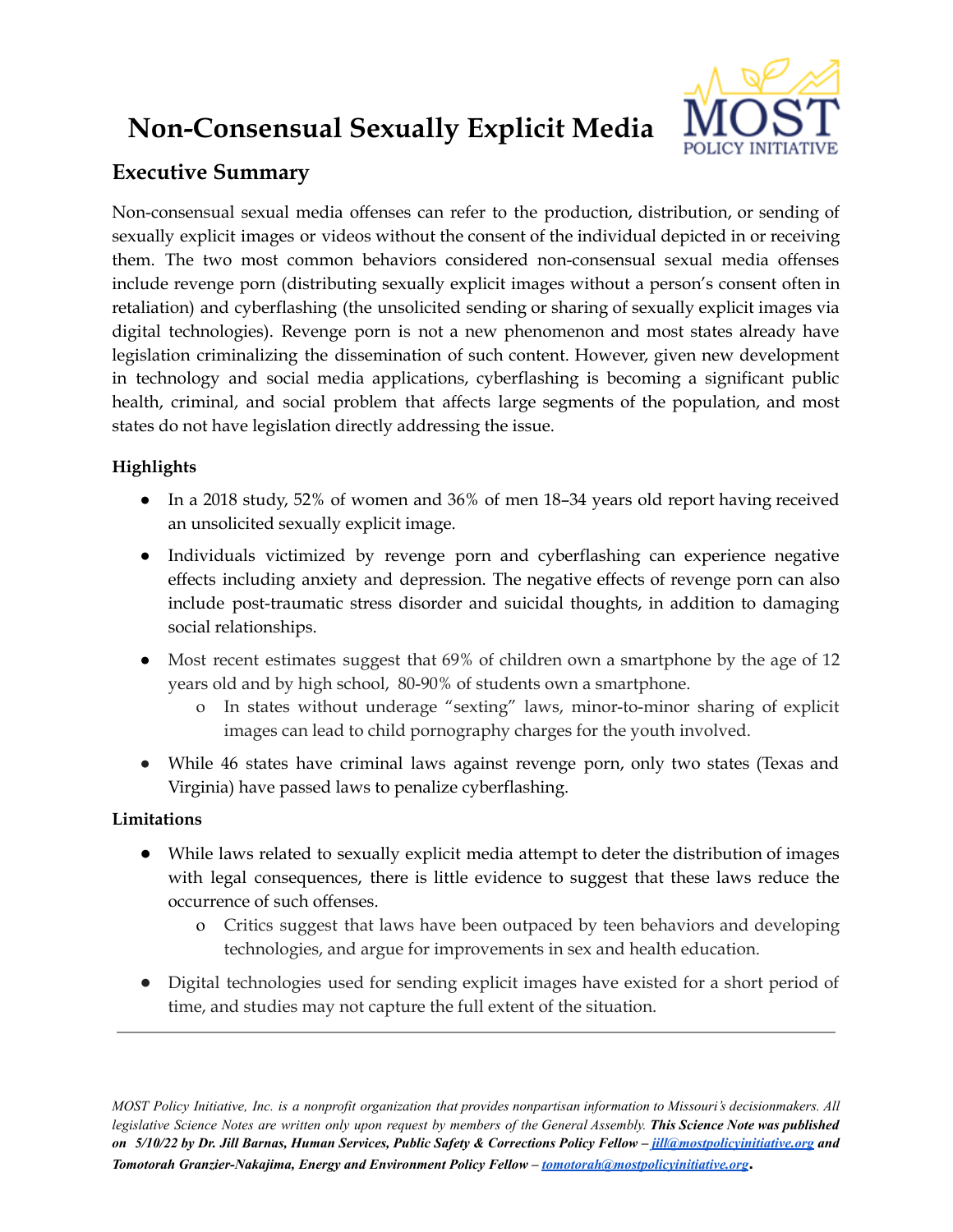## **Research Background**

#### **Non-Consensual Sexual Media Offenses**

Non-consensual sexual media offenses can refer to the production, distribution, or sending of sexually explicit images or videos without the consent of the individual depicted in the content, or the consent of those receiving them.<sup>1</sup> These offenses have been recontextualized with the relatively recent adoption of technologies such as smartphones and the internet. Laws to address these offenses have not always kept up with changes in technology. The two most common behaviors considered non-consensual sexual media offenses include revenge porn and cyberflashing.

#### Revenge Porn

Revenge porn involves distributing sexually explicit images without a person's consent, often in retaliation (or revenge) to an ending relationship. <sup>2</sup> Research suggests that subjects of revenge porn experience negative effects such as post-traumatic stress disorder, anxiety, depression, and suicidal thoughts, in addition to damage to their social relationships.<sup>2,3</sup> Revenge porn is considered sexual harassment, and while it is not considered a crime at the federal level, 46 states and Washington, D.C. have passed varying laws regarding the production or distribution of nonconsensual pornographic content since 2013. 4

#### **Cyberflashing**

Cyberflashing is the sending or sharing of sexually explicit images via digital technologies (e.g., text messaging, social media applications, device-to-device file sharing systems) to non-consenting recipients. <sup>1</sup> Cyberflashing can commonly contain unrequested images of the breast or genitalia. Individuals who receive unsolicited sexual images often feel violated and distressed and can experience long-term negative effects such as depression and anxiety. <sup>1</sup> While indecent exposure is illegal in the United States, cyberflashing (a digital version of indecent exposure) is a form of sexual harassment that is not addressed in statute in 48 states.

#### **The Rise of Cyberflashing with Technology Developments**

Revenge porn is not a new phenomenon with many states criminalizing the dissemination of such content since 2013. <sup>4</sup> However, given new development in technology and social media applications, cyberflashing is becoming a significant public health, criminal, and social issue that affects large segments of the population. A survey conducted by the Pew Research Center found that 35% of U.S. adults have been sent an unsolicited explicit image. <sup>5</sup> Further analysis of these data shows large discrepancies by age and gender, such that 52% of women aged 18–34 years old have received an unsolicited explicit image compared to 36% of men of the same age group. Similar results have been found in academic research when considering explicit images from strangers specifically; 40% of women have received an unsolicited sexually explicit image from a stranger compared to 14% of men.<sup>6</sup>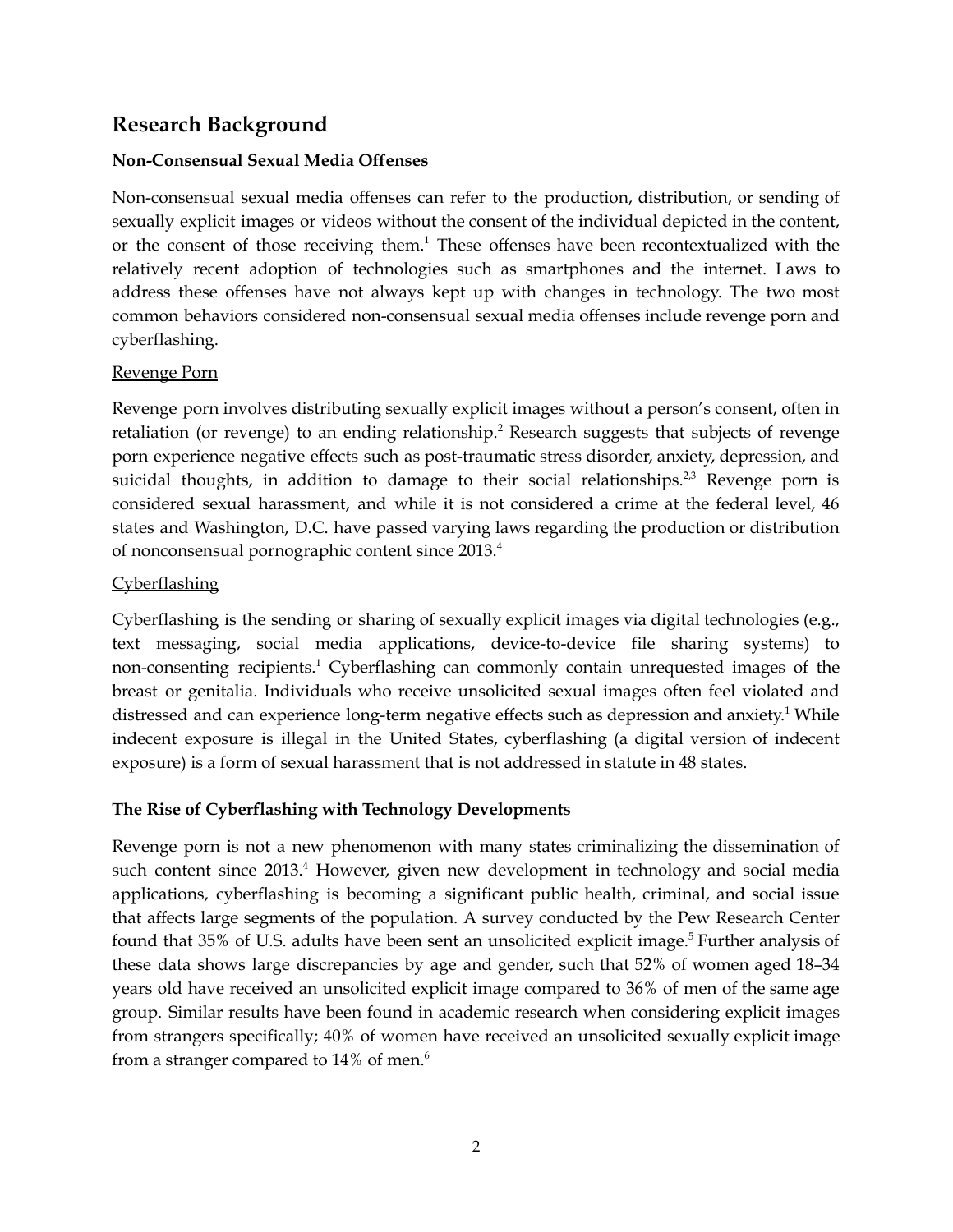These numbers are even greater for women who use online dating applications. The number of women aged 18-34 years old who use an online dating app and have received an unsolicited explicit message increases to 57%.<sup>5</sup> Recent internal surveys by Bumble, an online dating application, indicated that 48% of female customers aged 18–24 years old have been sent unsolicited sexual images in the previous year.<sup>7</sup> A 2018 study, commissioned by Bumble, further found that  $96\%$  of women were not happy to receive unsolicited sexually explicit images.<sup>7</sup>

While much of the research investigating cyberflashing focuses on heterosexual men and women, there are elevated incidences of cyberflashing and sharing of explicit images within the LGBTQ+ community while using community-specific dating apps (e.g., Tinder, Grindr, Her). Approximately, 15% of the LGBTQ+ internet community has been threatened with or victimized by revenge porn compared to 4% of the general internet population.<sup>8-10</sup> Specifically, men who have sex with men are more than twice as likely as the general population to experience unsolicated image abuse.<sup>9,10</sup>

#### **Cyberflashing and Minors**

In 2015, 32% of 11-year-olds owned a smartphone, and by age 12, 41% owned smartphones. In 2019, 53% of 11-year-olds owned a smartphone, and by age 12, 69% owned smartphones.<sup>11</sup> Today, 80-90% of high school students own a smartphone. <sup>11</sup> Given that minors own smartphones with access to similar apps and technologies that adults have, cyberflashing is an increased concern for minors. While dating applications restrict users to be at least 18 years of age and older, popular social media applications such as Facebook, Instagram, and SnapChat require users to be at least 13 years old. Survey data from Pew Research Center suggests 1 in 4 teens have received an unsolicited explicit image. Analyzing this data by gender revealed that 29% of teen girls received an unsolicited image compared to 20% of teen boys. 5

While there are legal ramifications for an adult sharing explicit images with a minor, there are also legal consequences for minor-to-minor cyberflashing. Minor-to-minor sharing of explicit images can lead to penalizations ranging from citations, misdemeanors, or child pornography charges, dependent upon the laws enacted in the state. These charges can also depend on the years of separation between the two parties (i.e., if separated by a few years, an older child can be tried as an adult).

#### **State Legislation**

#### **Cyberflashing**

Developments in technology have enabled the sending of unsolicited sexually explicit images and videos via digital means, but legislation has not kept up to address this. Currently, only two states have laws directly addressing cyberflashing, [Texas](https://statutes.capitol.texas.gov/Docs/PE/htm/PE.12.htm) and [Virginia.](https://lis.virginia.gov/cgi-bin/legp604.exe?221+sum+SB493) There is also proposed legislation in  $CA$ ,  $NY$ , and  $NH$  to try to prevent this.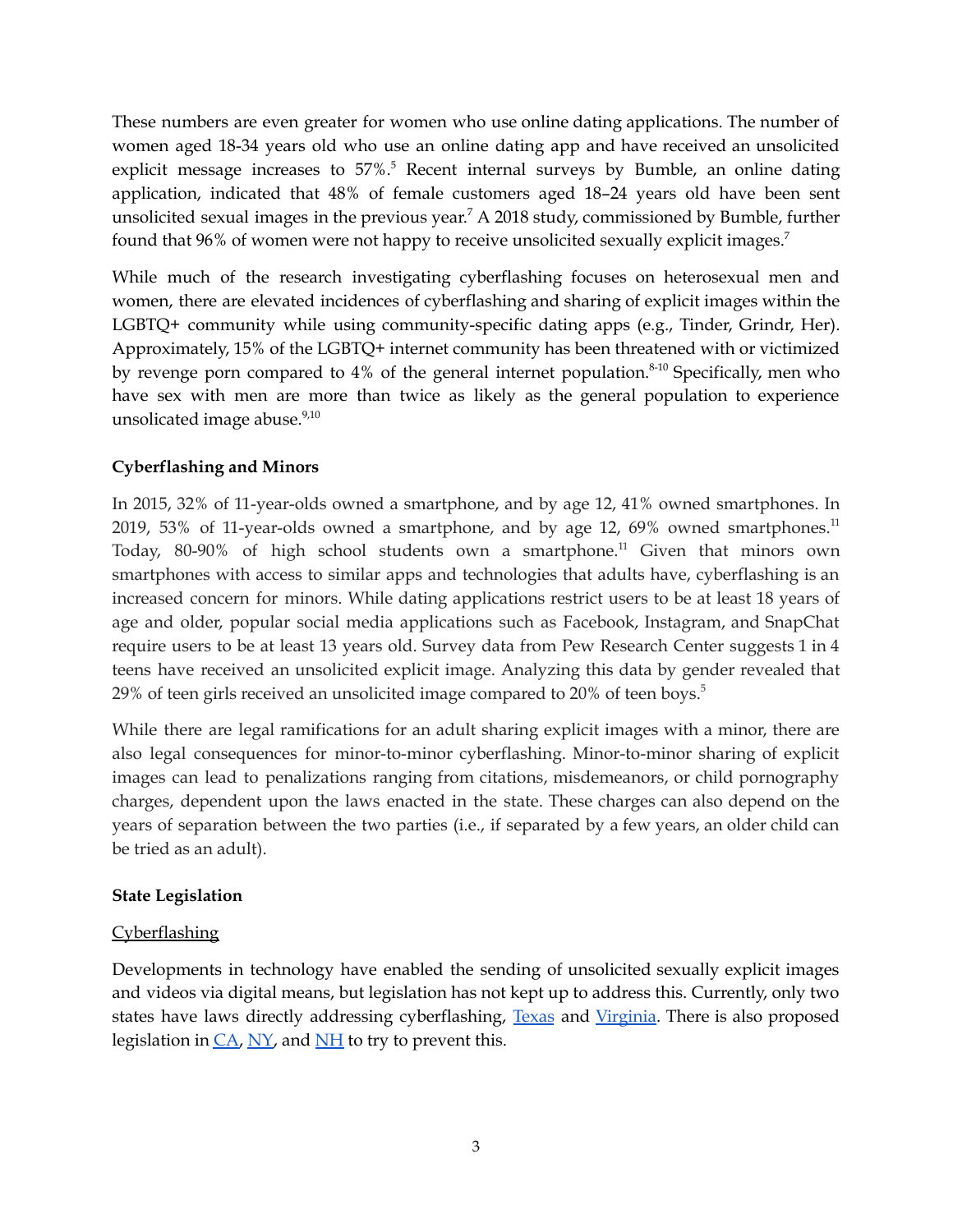In 2019, Texas passed **HB** [2789](https://legiscan.com/TX/bill/HB2789/2019) and made the unsolicited electronic transmission of a sexually explicit visual image or video a Class C misdemeanor. Texas [statute](https://statutes.capitol.texas.gov/Docs/PE/htm/PE.12.htm) states that an individual found guilty of a Class C misdemeanor is punishable by a fine of up to \$500.

In April 2022, Virginia approved SB [493](https://lis.virginia.gov/cgi-bin/legp604.exe?221+sum+SB493). Under this law, any person over 18 who transmits an unsolicited sexually explicit image or video to another person over 18 is liable to the recipient of such material for the actual damages or \$500, whichever is greater, in addition to reasonable attorney fees and costs.

#### Sexting, Cyberflashing, and Minors Legislation

Sexting refers to the consensual exchange of sexually explicit texts, pictures, or videos. This is legal between consenting adults. However, minor-to-minor sexting is an illegal act. States have enacted minor sexting [laws](https://cyberbullying.org/sexting-laws) which differ from adult child pornography charges. However, these laws vary considerably from state to state.

In some instances, sexting laws can create leniency for minors. For example, in New Mexico and Maine, sexting between minors has been ultimately decriminalized between the ages of 14–17 years old, as long as the ages of those they are sexting or sharing images are not younger than 14 years old.<sup>12</sup> Some states, such as New York, offer a diversionary program that includes education about the legal and nonlegal ramifications of sharing sexually explicit material.<sup>12</sup> Indiana and Nebraska have criteria for affirmative defenses, such as if the teen depicted in an image voluntarily participated and there was no distribution, then there is no crime committed.<sup>12</sup> Similarly, in Texas, as long as the two minors are dating and within two years of age, then there is no crime committed.<sup>12</sup> In states without minor sexting laws, minor-to-minor sharing of explicit images can lead to similar child pornography charges. Critics suggest that laws have been outpaced by teen behaviors and developing technologies, and argue for improvements in sex and health education.

Arkansas, Oklahoma, Kansas, Nebraska, and Illinois have separate minor sexting offenses in statute. Missouri does not have a defined sexting law for minors, but the offense could be punishable under Missouri Statutes [573.040](https://revisor.mo.gov/main/OneChapter.aspx?chapter=573) and [573.110.](https://revisor.mo.gov/main/OneSection.aspx?section=573.110&bid=47696&hl=)

#### **References**

- 1. Harper, C. A., Fido, D., & Petronzi, D. (2021). Delineating non-consensual sexual image offending: Towards an empirical approach. *Aggression and violent behavior*, *58*, 101547.
- 2. Bates, S. (2017). Revenge porn and mental health: A qualitative analysis of the mental health effects of revenge porn on female survivors. *Feminist Criminology*, *12*(1), 22-42.
- 3. Campbell, J. K., Poage, S. M., Godley, S., & Rothman, E. F. (2020). Social anxiety as a consequence of non-consensually disseminated sexually explicit media victimization. *Journal of interpersonal violence*, 0886260520967150.
- 4. National Conference of State Legislatures. (2019). Fighting Revenge Porn and 'Sextortion.' Retrieved May 2022 from [https://www.ncsl.org/research/telecommunications-and-information-technology/fighting-reve](https://www.ncsl.org/research/telecommunications-and-information-technology/fighting-revenge-porn-and-sextortion.aspx) [nge-porn-and-sextortion.aspx](https://www.ncsl.org/research/telecommunications-and-information-technology/fighting-revenge-porn-and-sextortion.aspx)
- 5. Pew Research Center. (2020). Young women often face sexual harassment online including on dating sites and apps. Retrieved May 2022 from